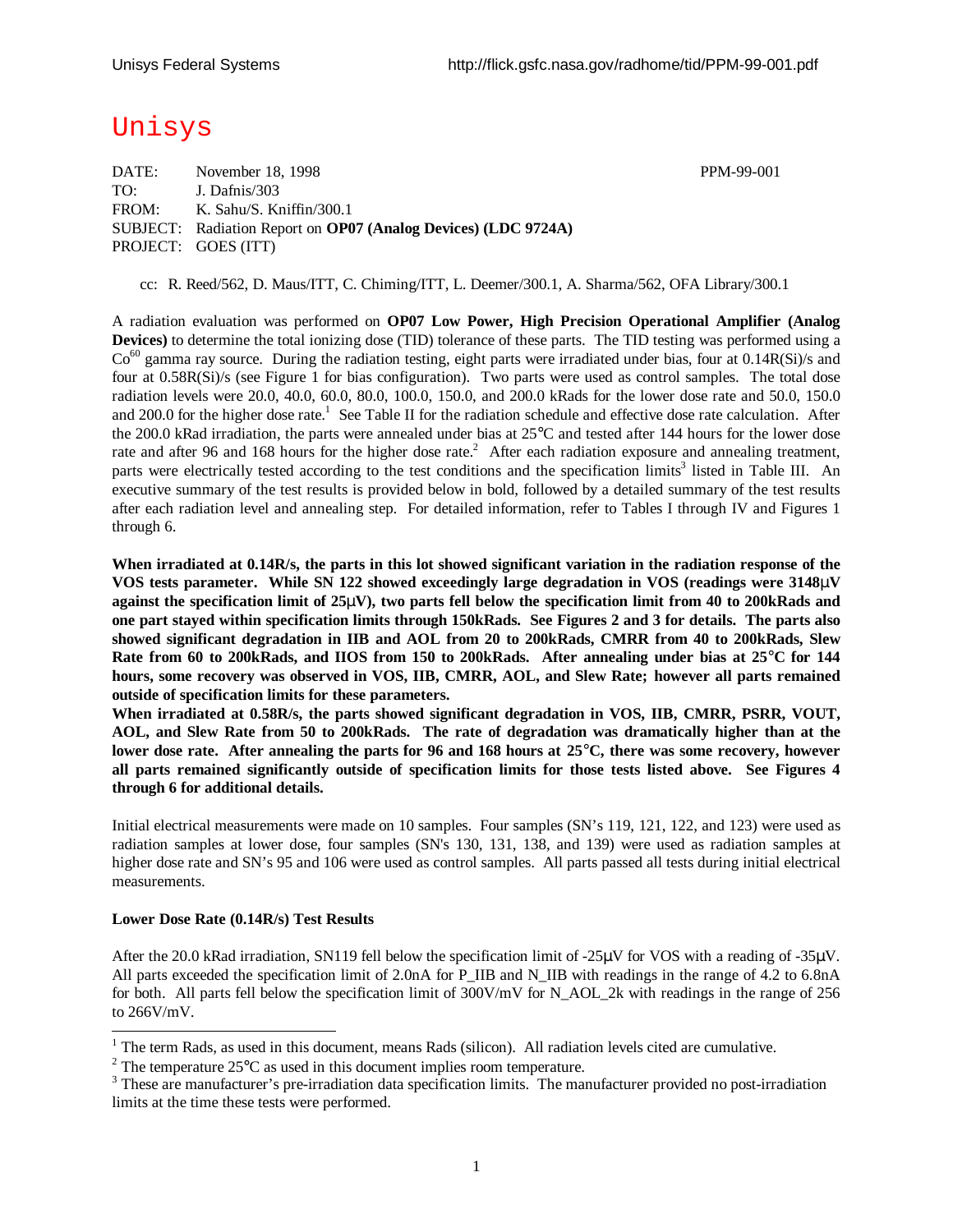After the 40.0 kRad irradiation, three parts fell outside the specification limit for VOS with readings of -31, -26 and  $3148\mu$ V. All parts exceeded the specification limit for P\_IIB and N\_IIB with readings in the range of 12.3 to 15.2nA for both. Three parts fell below the specification limit of 110dB for CMRR with readings of 107dB. All parts fell below the specification limit of 300V/mV for P\_AOL\_2k with readings in the range of 169 to 283V/mV. All parts fell below the specification limit for N\_AOL\_2k with readings in the range of 149 to 182V/mV.

After the 60.0, 80.0 and 100.0kRad irradiations, three parts fell outside the specification limit for VOS with readings in the range of -40 $\mu$ V to 385 $\mu$ V. All parts exceeded the specification limit for P\_IIB and N\_IIB with readings in the range of 22.0 to 44.1nA for both. All parts fell below the specification limit for CMRR with readings in the range of 98 to 102dB. All parts fell below the specification limit for P\_AOL\_2k with readings in the range of 174 to 199V/mV. All parts fell below the specification limit for N\_AOL\_2k with readings in the range of 134 to 148V/mV. All parts fell marginally below the specification limit of 0.100V/μs for Slew Rate with readings in the range of 0.096 to 0.094V/μs.

After the 150.0 and 200.0kRad irradiations, three parts fell outside the specification limit for VOS with readings in the range of -98μV to 100μV. All parts exceeded the specification limit for P\_IIB and N\_IIB with readings in the range of 80 to 119nA for both. Three parts exceeded the specification limit of 2.0nA for IIOS with readings in the range of 2.2 to 3.1nA. All parts fell below the specification limit for CMRR with readings in the range of 96 to 102dB. All parts fell below the specification limit for P\_AOL\_2k with readings in the range of 96 to 132V/mV. All parts fell below the specification limit for N\_AOL\_2k with readings in the range of 94 to 111V/mV. All parts fell marginally below the specification limit of 0.100V/μs for Slew Rate with readings in the range of 0.087 to 0.093V/μs.

After annealing the parts for 144 hours at 25°C, the parts showed some recovery in VOS with readings within double the specification limit for all parts. Some recovery was noted in P\_IIB and N\_IIB with readings in the range of 57 to 67nA. Significant recovery was observed in CMRR with only one part falling below the specification limit with a reading of 108dB. Modest recovery was also observed in P\_AOL\_2k and N\_AOL\_2k with readings similar to those after 40kRads. All parts passed the Slew Rate test with readings comparable to those prior to irradiation. See Figure 2 for the VOS readings of SN 122.

## **Higher Dose Rate (0.58R/s) Test Results**

After the 50kRad irradiation, all parts exceeded the specification limit of 25μV for VOS with readings in the range of 154 to 697μV. All parts exceeded the specification limit of 2.0nA for P\_IIB and N\_IIB with readings in the range of 16.1 to 19.5nA for both. All parts fell below the specification limit of 110dB for CMRR with readings in the range of 59 to 76dB. All parts fell below the specification limit of 300V/mV for P\_AOL\_2k and N\_AOL\_2k with readings in the range of 24 to 71V/mV. Three parts fell below the specification limit of 150V/mV for N\_AOL\_600 with readings in the range of 55 to 83V/mV. All parts fell below the specification limit of 0.100V/μs for Slew Rate with readings in the range of 0.009 to 0.045V/μs.

After the 150kRad irradiation, all parts exceeded the specification limit for VOS with readings in the range of 21780 to  $>25600\mu$ V. (Note that the ATE is limited in the testing of VOS to a maximum of 25600 $\mu$ V.) If the parts measure more than that, the ATE goes into an over range condition and stops testing VOS. All parts exceeded the specification limit for P\_IIB and N\_IIB with readings in the range of 33 to 64nA for both. All parts exceeded the specification limit of 2.0nA for Iios with readings in the range of 2.3 to 4.7nA. All parts fell below the specification limit for CMRR with readings of 59dB and fell below the specification limit of 100dB for PSRR with readings in the range of 67 to 72dB. Two parts exceeded the specification limit of -12.5V for N\_VOUT\_10k with readings of 11.8V and 6.5V. Two parts exceeded the specification limit of -12.0V for N\_VOUT\_2k with readings of 11.2V and 5.9V. Three parts could not be measured reliably beyond this point due to excessive degradation. See Table IVb for more details. SN 138 failed all four AOL tests with readings less than 4V/mV and fell below the specification limit for Slew Rate with a reading of 0.021V/μs.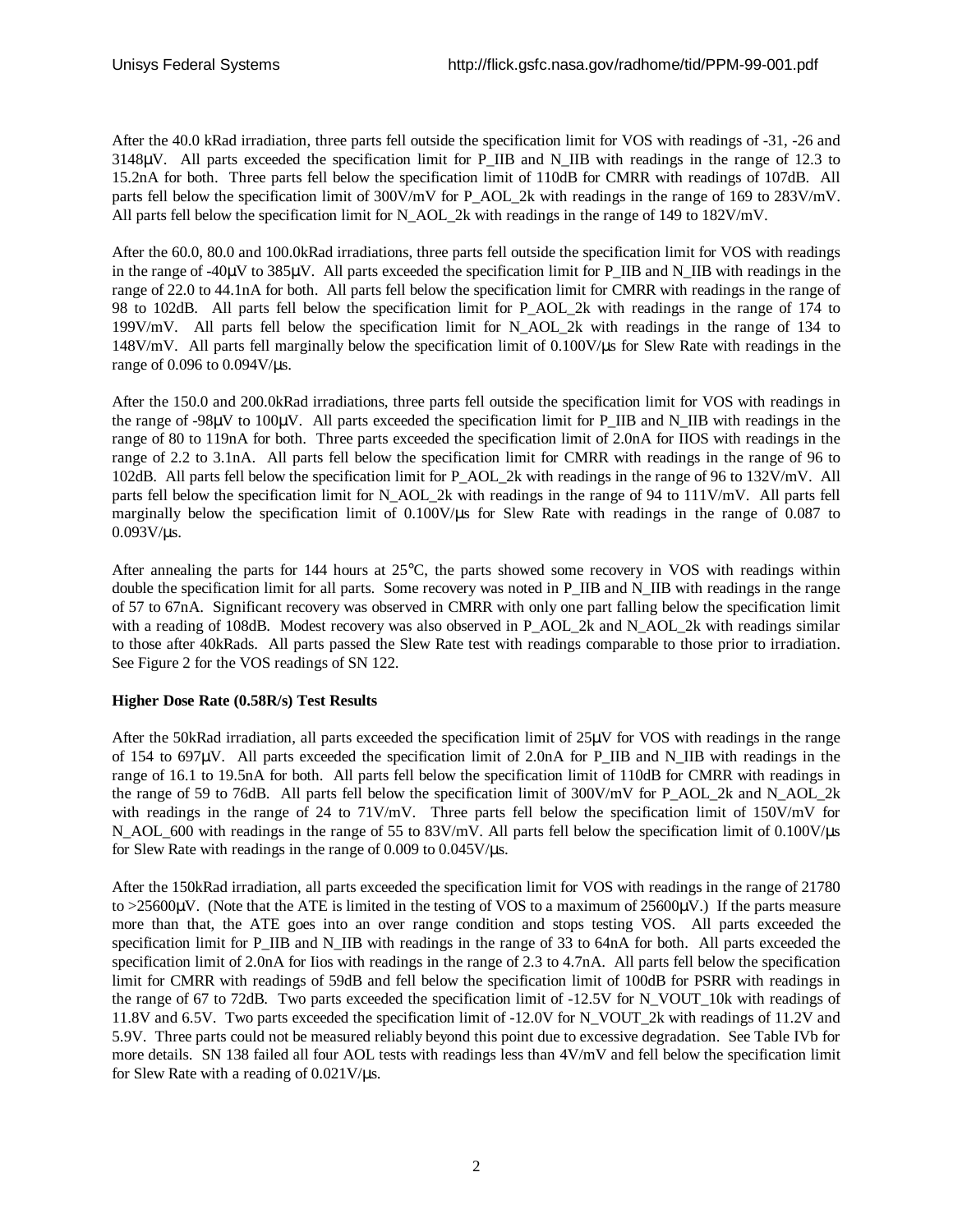After the 200kRad irradiation, all parts exceeded the specification limit for VOS with readings greater than 25600μV. All parts exceeded the specification limit for P\_IIB and N\_IIB with readings in the range of 35 to 46nA for both. All parts exceeded the specification limit for Iios with readings in the range of 2.6 to 3.4nA. All parts fell below the specification limit for CMRR with readings of 59dB and failed all Vout, AOL and Slew Rate tests.

After annealing the parts for 96 hours at 25°C, the parts showed significant recovery in VOS, CMRR, PSRR, VOUT\_10k, VOUT\_2k, AOL\_2k, AOL\_600, and Slew Rate. The parts showed increased degradation in P\_IIB, N\_IIB and Iios.

After annealing the parts for 168 hours at 25°C, the parts showed no significant additional recovery or change.

Table IV provides a summary of the test results with the mean and standard deviation values for each parameter after each irradiation exposure and annealing step.

Any further details about this evaluation can be obtained upon request. If you have any questions, please call us at (301) 731-8954.

#### \_\_\_\_\_\_\_\_\_\_\_\_\_\_\_\_\_\_\_\_\_\_\_\_\_\_\_\_\_\_\_\_\_\_\_\_\_\_\_\_\_\_\_\_\_\_\_\_\_\_\_\_\_\_\_\_\_\_\_\_\_\_\_\_\_\_\_\_\_\_\_\_\_\_\_\_\_\_\_\_\_\_\_\_\_\_\_\_\_\_\_\_ ADVISORY ON THE USE OF THIS DOCUMENT

The information contained in this document has been developed solely for the purpose of providing general guidance to employees of the Goddard Space Flight Center (GSFC). This document may be distributed outside GSFC only as a courtesy to other government agencies and contractors. Any distribution of this document, or application or use of the information contained herein, is expressly conditional upon, and is subject to, the following understandings and limitations:

(a) The information was developed for general guidance only and is subject to change at any time;

(b) The information was developed under unique GSFC laboratory conditions which may differ substantially from outside conditions;

(c) GSFC does not warrant the accuracy of the information when applied or used under other than unique GSFC laboratory conditions;

(d) The information should not be construed as a representation of product performance by either GSFC or the manufacturer;

(e) Neither the United States government nor any person acting on behalf of the United States government assumes any liability resulting from the application or use of the information.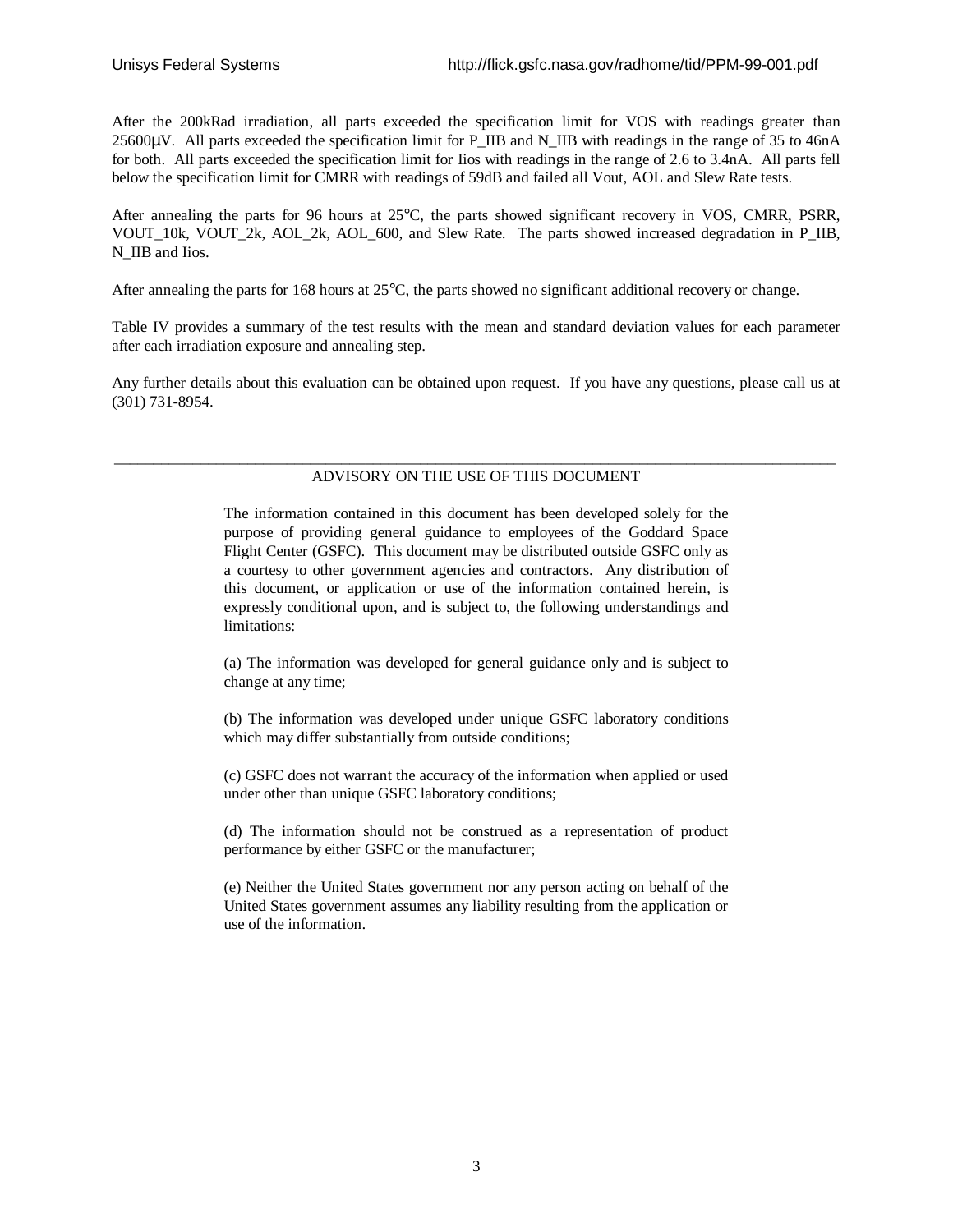

Figure 1. Radiation Bias Circuit for OP07

Notes:

- 1.  $R_L = 402\Omega \pm 5\%, \frac{1}{2}W$ .
- 2.  $+IN = 3.0V$ ,  $V_+ = +15V$ ,  $V_- = -15V$ .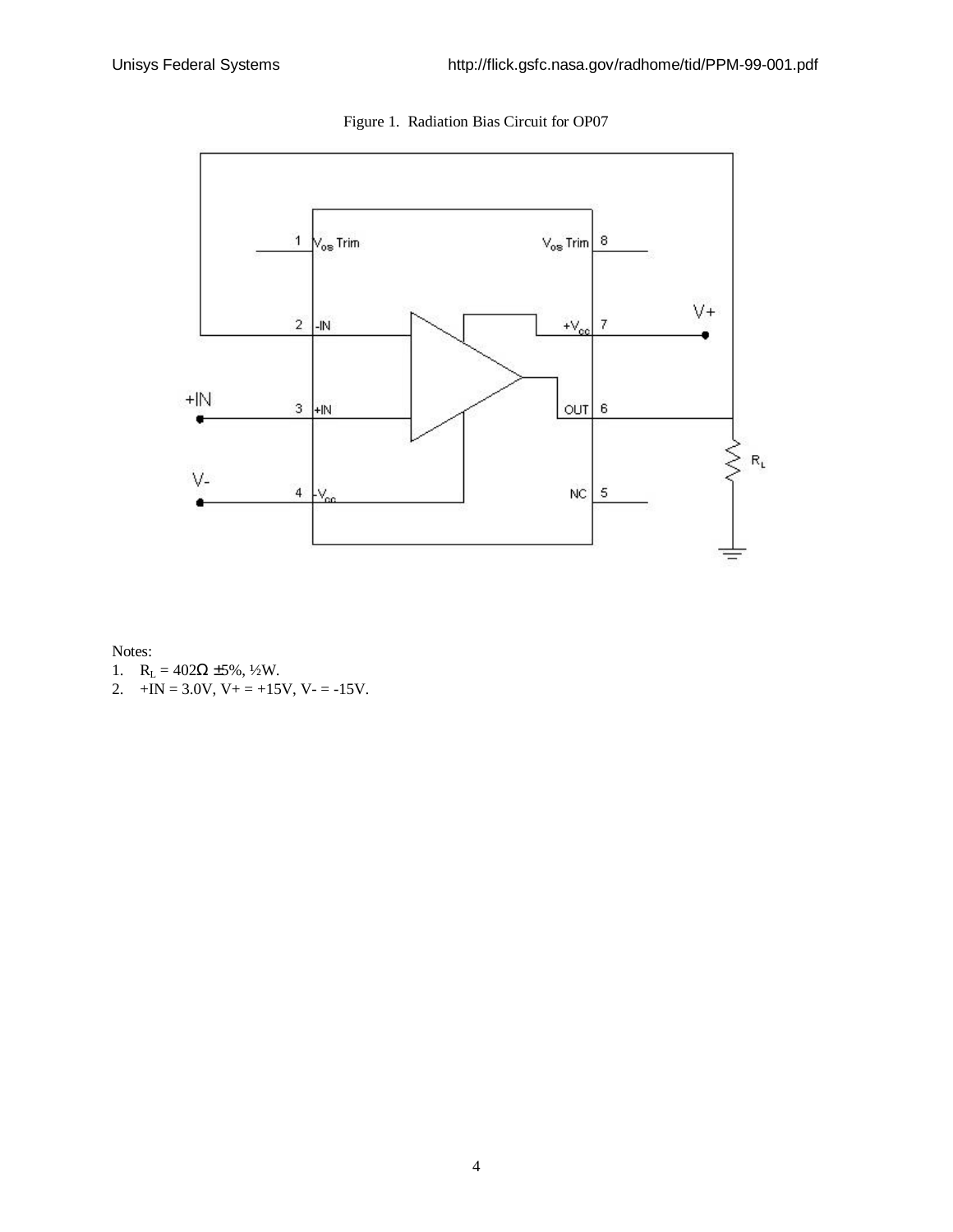| Generic Part Number:                 | OP07                                               |
|--------------------------------------|----------------------------------------------------|
| <b>GOES ITT Part Number</b>          | OP07                                               |
| Charge Number:                       | M90402                                             |
| Manufacturer:                        | <b>Analog Devices</b>                              |
| Lot Date Code (LDC):                 | 9724A                                              |
| <b>Quantity Tested:</b>              | 10                                                 |
| Serial Number of Control Samples:    | 95, 106                                            |
| Serial Numbers of Radiation Samples: | 119, 121, 122, 123 (LDR); 130, 131, 138, 139 (HDR) |
| Part Function:                       | Low Power, High Precision Operational Amplifier    |
| Part Technology:                     | Bipolar                                            |
| Package Style:                       | 8-Pin DIP                                          |
| Test Equipment:                      | A540                                               |
| Test Engineer:                       | S. Archer-Davies                                   |

### TABLE I. Part Information

• The manufacturer for this part guaranteed no radiation tolerance/hardness.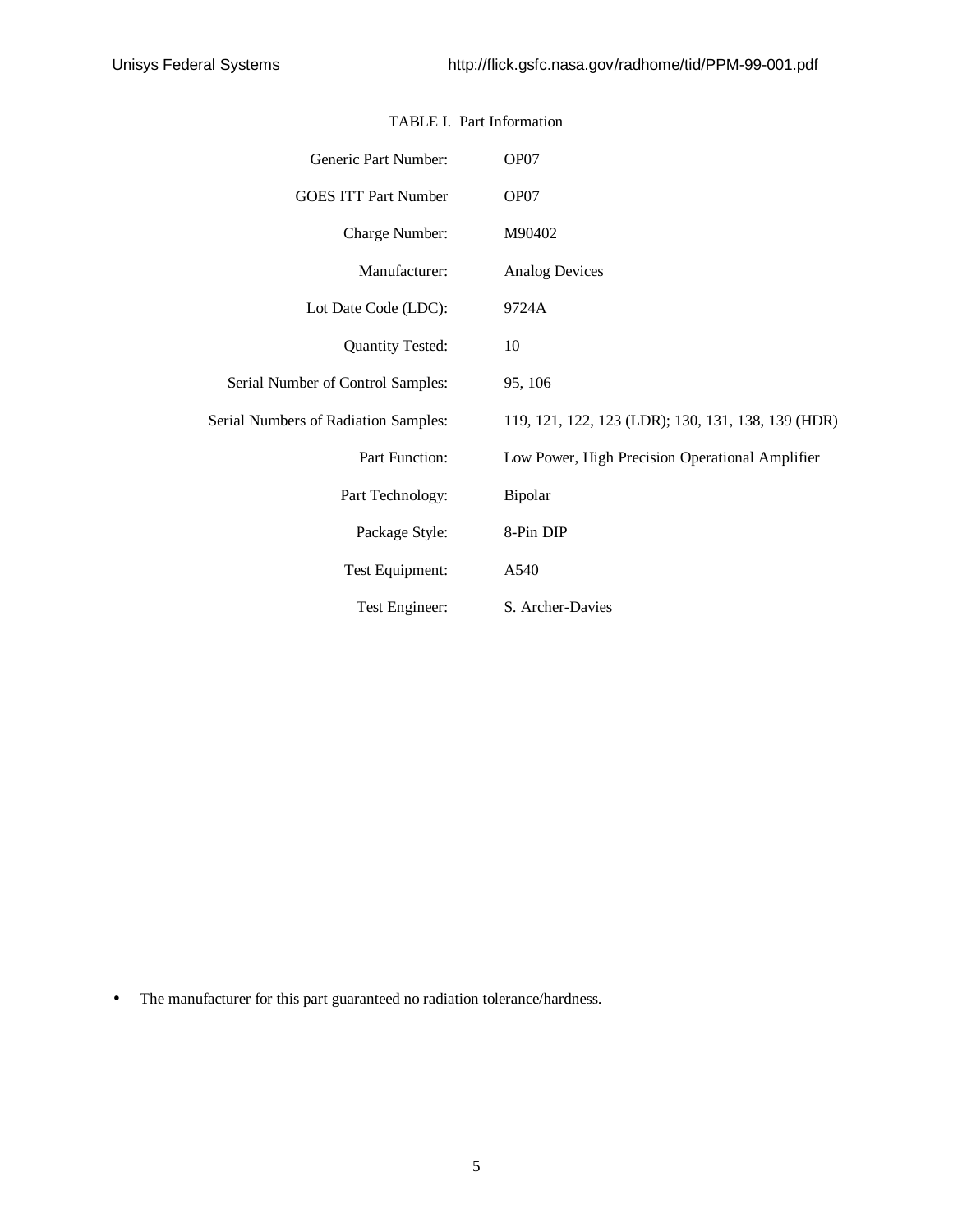| TABLE IIA. Radiation Schedule for OP07 (Low Dose Rate)                                                                                      |  |
|---------------------------------------------------------------------------------------------------------------------------------------------|--|
|                                                                                                                                             |  |
|                                                                                                                                             |  |
|                                                                                                                                             |  |
|                                                                                                                                             |  |
|                                                                                                                                             |  |
|                                                                                                                                             |  |
|                                                                                                                                             |  |
|                                                                                                                                             |  |
|                                                                                                                                             |  |
|                                                                                                                                             |  |
|                                                                                                                                             |  |
|                                                                                                                                             |  |
|                                                                                                                                             |  |
|                                                                                                                                             |  |
|                                                                                                                                             |  |
|                                                                                                                                             |  |
|                                                                                                                                             |  |
|                                                                                                                                             |  |
| Effective Dose Rate = 200,000 RADS/16 DAYS=520.8 RADS/HOUR=0.14 RADS/SEC                                                                    |  |
| The effective dose rate is lower than that of the individual radiation steps as it takes into account the time needed to<br>test the parts. |  |

PARTS WERE IRRADIATED AND ANNEALED UNDER BIAS, SEE FIGURE 1.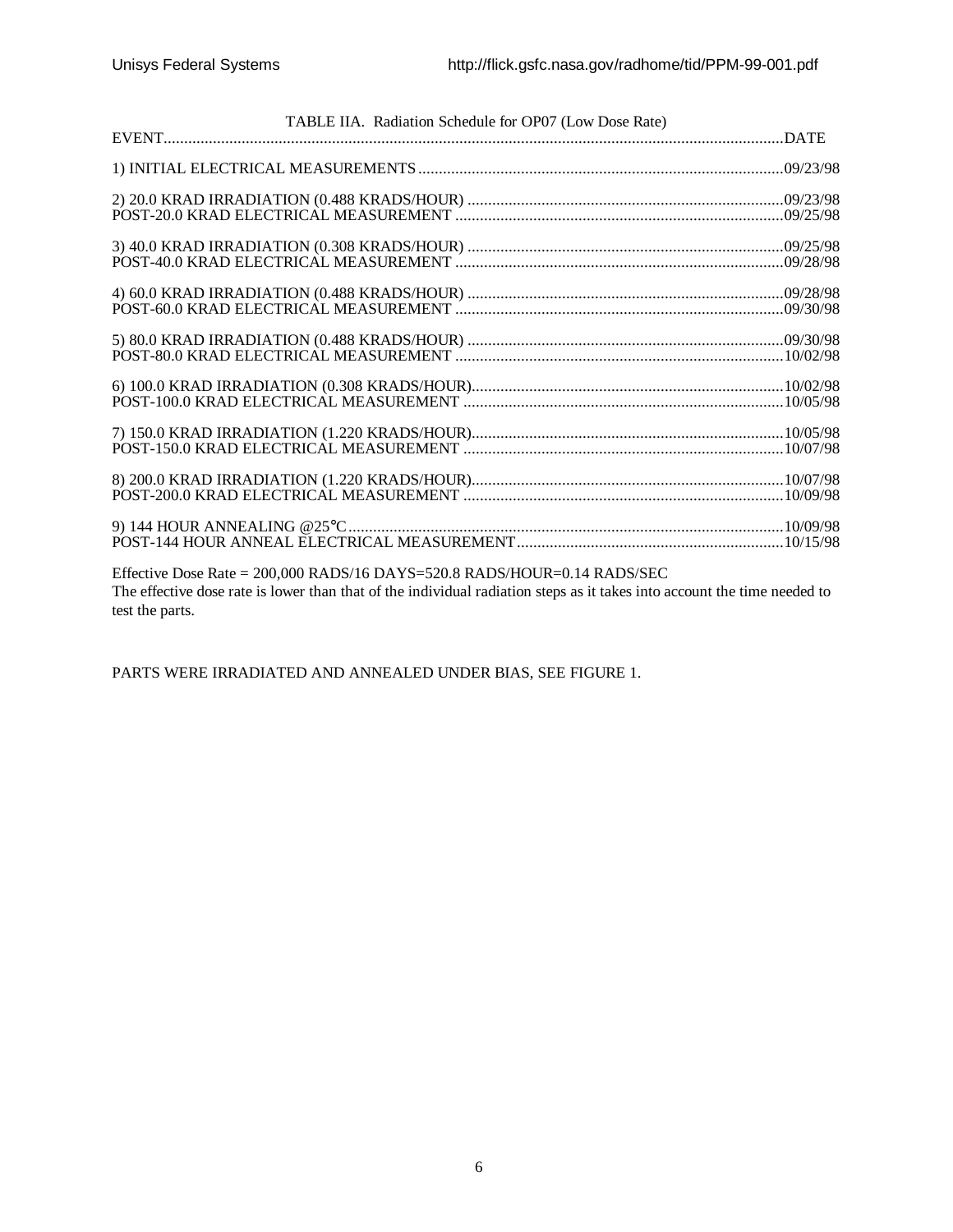| TABLE IIB. Radiation Schedule for OP07 (High Dose Rate) |  |
|---------------------------------------------------------|--|
|                                                         |  |
|                                                         |  |
|                                                         |  |
|                                                         |  |
|                                                         |  |
|                                                         |  |
|                                                         |  |

Effective Dose Rate = 200,000 RADS/4 DAYS=2083 RADS/HOUR=0.579 RADS/SEC The effective dose rate is lower than that of the individual radiation steps as it takes into account the time needed to test the parts.

\* Due to an electrical failure at the REF, the parts were partially irradiated during the planned 100kRad exposure and were pushed to 150kRads to maintain the dose rate and schedule.

PARTS WERE IRRADIATED AND ANNEALED UNDER BIAS, SEE FIGURE 1.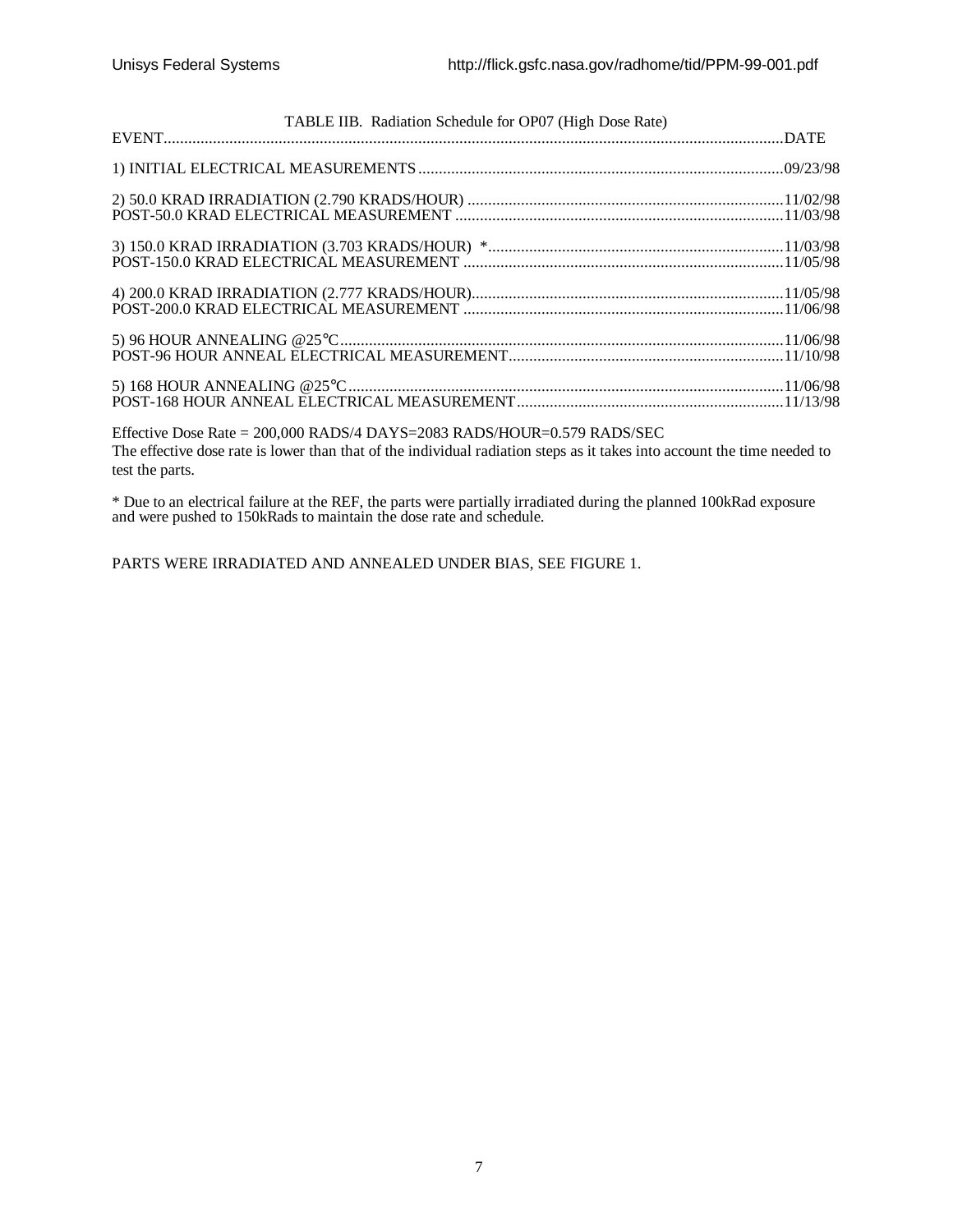| <b>Test</b>    |                   |                                                                     | Spec.      | Lim.       |
|----------------|-------------------|---------------------------------------------------------------------|------------|------------|
| #              | <b>Parameter</b>  | <b>Units Test Conditions</b>                                        | min        | max        |
| 1              | $+$ <b>Icc</b>    | $mA +V_S = +15V, V_O = 0V$                                          | 0.0        | 4.0        |
| $\mathbf{2}$   | -Icc              | $mA$ . $V_s = -15V$ , $V_o = 0V$                                    | $-4.0$     | 0.0        |
| 3              | <b>Power Diss</b> | $mW V_{CC} = \pm 15V, V_0 = 0V$                                     |            | <b>120</b> |
| $\overline{4}$ | <b>VOS</b>        | $mVCM = 0V$                                                         | $-25$      | 25         |
| 5              | P IIB             | $nA$ $V_{CM} = 0V$                                                  | $-2.0$     | 2.0        |
| 6              | N IIB             | $nA$ $V_{CM} = 0V$                                                  | $-2.0$     | 2.0        |
| $\overline{7}$ | <b>IIOS</b>       | $nA$ $V_{CM} = 0V$                                                  | $-2.0$     | 2.0        |
| 8              | <b>CMRR</b>       | $dB$ <sub>CM</sub> = $\pm$ 13V                                      | <b>110</b> |            |
| 9              | <b>PSRR</b>       | $\frac{dB}{dV_{CC}} = \pm 3V$ to $\pm 18V$ , $\pm V_{CC} = \pm 15V$ | <b>100</b> |            |
| 10             | P_VOUT_10k        | $V R_L = 10kW$                                                      | 12.5       |            |
| 11             | N VOUT 10k        | $V R_L = 10kW$                                                      |            | $-12.5$    |
| 12             | P_VOUT_2k         | $V R_L = 2kW$                                                       | 12.0       |            |
| 13             | N VOUT_2k         | $V R_L = 2kW$                                                       |            | $-12.0$    |
| 14             | $P_AOL_2k$        | $V/mV$ $R_L = 2kW$ , $V_O = +10V$                                   | 300        |            |
| 15             | $N_AOL_2k$        | $V/mV$ $R_L = 2kW$ , $V_O = -10V$                                   | 300        |            |
| 16             | <b>P_AOL_600</b>  | $V/mV$   $R_L = 600$ <b>W</b> , $V_O = +10V$                        | 150        |            |
| 17             | <b>N_AOL_600</b>  | $V/mV$   $R_L$ = 600 <b>W</b> , $V_O$ = -10V                        | 150        |            |
| 18             | <b>Slew Rate</b>  | $V/ms$ $C_L = 50pF$ , $R_L = 2kW$                                   | 0.100      |            |

# Table III. Electrical Characteristics of OP07 /1

Notes:

1/ These are the manufacturer's non-irradiated data sheet specification limits. The manufacturer provided no postirradiation limits at the time the tests were performed.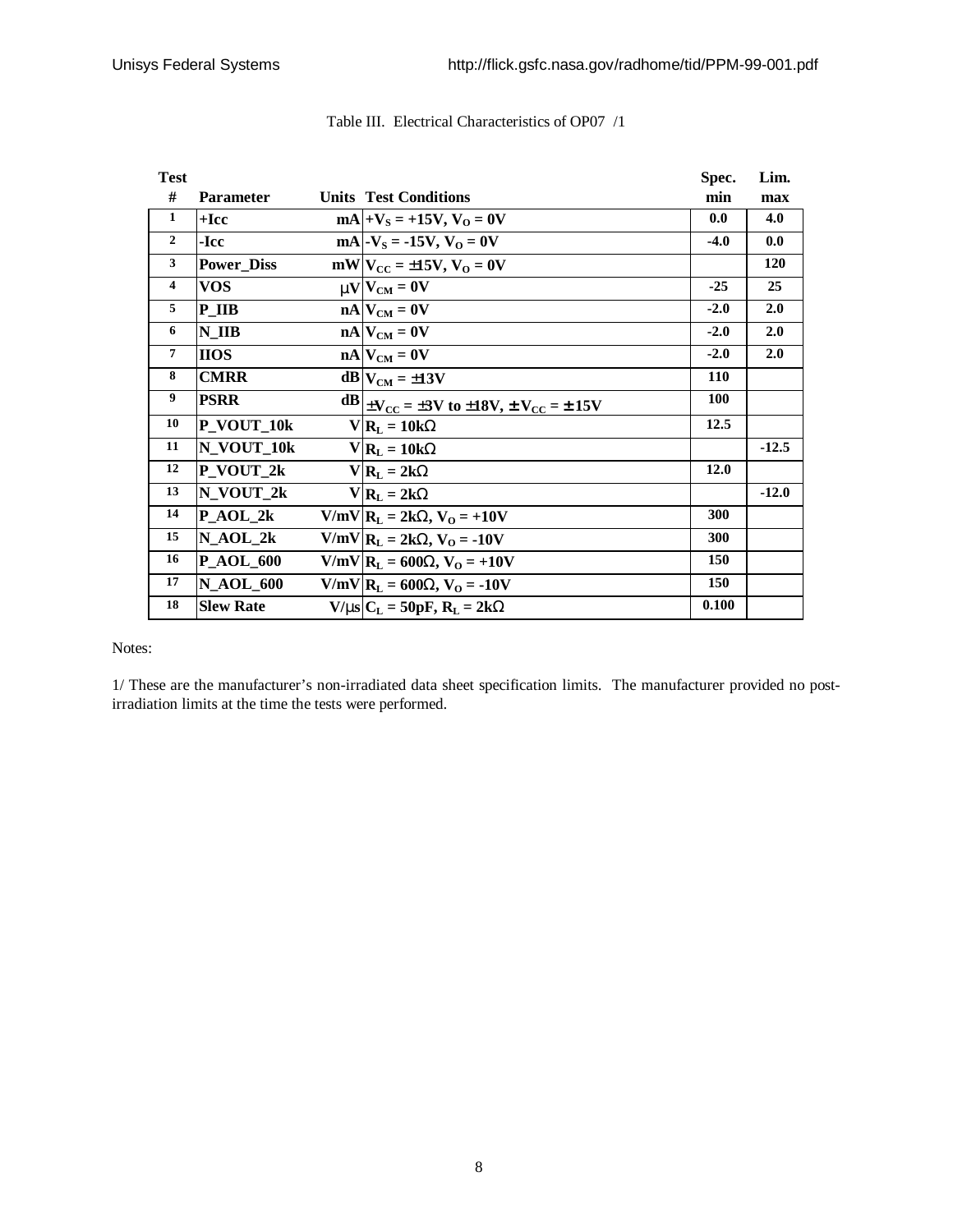|                |                        |              |            |         |         |                | <b>Total Dose Exposure (kRads Si)</b> |                         |            |                |               |                |         |                  |         |              | Annealing |                          |            |              |            |              |
|----------------|------------------------|--------------|------------|---------|---------|----------------|---------------------------------------|-------------------------|------------|----------------|---------------|----------------|---------|------------------|---------|--------------|-----------|--------------------------|------------|--------------|------------|--------------|
|                |                        |              |            |         |         | <b>Initial</b> | 20.0<br>40.0<br>60.0                  |                         |            |                | 80.0<br>100.0 |                |         |                  | 150.0   |              | 200.0     |                          | 144 hours  |              |            |              |
| <b>Test</b>    | Spec. Lim. /2          |              |            |         |         |                |                                       |                         |            |                |               |                |         |                  |         |              |           | @25 $\mathrm{^{\circ}C}$ |            |              |            |              |
|                | <b>Parameters</b>      | <b>Units</b> | min        | max     | mean    | sd             | mean                                  | sd                      | mean       | sd             | mean          | sd             | mean    | sd               | mean    | sd           | mean      | sd                       | mean       | sd           | mean       | sd           |
|                | +Icc                   | mA           | 0.0        | 4.0     | 2.1     | $\mathbf{0}$   | 2.0                                   | $\mathbf{0}$            | 1.9        | $\mathbf{0}$   | 1.9           | $\mathbf{0}$   | 1.9     | $\mathbf{0}$     | 1.9     | $\mathbf{0}$ | 1.9       | $\mathbf{0}$             | 1.9        | $\bf{0}$     | 2.0        | $\bf{0}$     |
| $\overline{2}$ | -Icc                   | mA           | $-4.0$     | 0.0     | $-2.1$  | $\mathbf{0}$   | $-2.0$                                | $\mathbf{0}$            | $-1.9$     | $\mathbf{0}$   | $-1.9$        | $\mathbf{0}$   | $-1.9$  | $\mathbf{0}$     | $-1.9$  | $\mathbf{0}$ | $-1.9$    | $\mathbf{0}$             | $-1.9$     | 0            | $-2.0$     | $\mathbf{0}$ |
| 3              | <b>Power Diss</b>      | mW           |            | 120     | 32      | 0.2            | 30                                    | 0.2                     | 29         | 0.2            | 28            | 0.2            | 29      | 0.2              | 29      | 0.3          | 29        | 0.2                      | 29         | 0.2          | 29         | 0.3          |
| 4              | <b>VOS</b>             | 2V           | $-25$      | 25      | -6      | 6              | $-19$                                 | 15                      | 771        | 1584           | 86            | 187            | 47      | 134              | 21      | 95           | $-10$     | 76                       | $-48$      | 55           | $-17$      | 30           |
| 5              | P IIB                  | nA           | $-2.0$     | 2.0     | 0.5     | 0.3            | 6.0                                   | 0.6                     | 14.4       | 0.7            | 24.6          | 1.2            | 36.2    | 2.1              | 42.4    | 2.8          | 88.4      | 4.9                      | 113        | 7.3          | 64         | 4.1          |
| 6              | $N$ _IIB               | nA           | $-2.0$     | 2.0     | $-0.2$  | 0.5            | 5.0                                   | 0.6                     | 13.4       | 0.8            | 23.3          | 1.1            | 34.9    | 1.8              | 41.1    | 2.5          | 86.1      | 4.4                      | <b>110</b> | 6.8          | 62         | 3.8          |
| 7              | <b>IIOS</b>            | nA           | $-2.0$     | 2.0     | 0.7     | 0.2            | 1.0                                   | 0.1                     | 1.0        | 0.4            | 1.2           | 0.4            | 1.2     | 0.4              | 1.3     | 0.4          | 2.3       | 0.6                      | 2.7        | 0.4          | 2.0        | 0.4          |
| 8.             | <b>CMRR</b>            | d <b>B</b>   | <b>110</b> |         | 125     | $\overline{2}$ | 114                                   | $\overline{2}$          | 108        | $\overline{2}$ | 101           | 1.7            | 100     | 1.5              | 102     | 1.3          | 98        | 1.4                      | 100        | 1.3          | <b>110</b> | 1.7          |
| 9              | <b>PSRR</b>            | dB           | <b>100</b> |         | 112     |                | 115                                   | $\overline{\mathbf{4}}$ | <b>110</b> | 15             | <b>120</b>    | 11             | 120     | 8                | 119     | 5            | 124       | 10                       | 119        | 3.9          | <b>120</b> | 10           |
| 10             | P VOUT 10k             | v            | 12.5       |         | 14.2    | $\mathbf{0}$   | 14.2                                  | $\mathbf{0}$            | 14.2       | $\mathbf{0}$   | 14.2          | $\mathbf{0}$   | 14.2    | $\mathbf{0}$     | 14.4    | $\mathbf{0}$ | 14.3      | $\mathbf{0}$             | 14.4       | $\mathbf{0}$ | 14.5       | $\mathbf{0}$ |
| 11             | N VOUT 10k             | v            |            | $-12.5$ | $-13.1$ | $\mathbf{0}$   | $-13.1$                               | $\mathbf{0}$            | $-13.1$    | $\mathbf{0}$   | $-13.1$       | $\mathbf{0}$   | $-13.1$ | $\mathbf{0}$     | $-13.1$ | $\mathbf{0}$ | $-13.1$   | 0                        | $-13.1$    | 0            | $-13.1$    | $\mathbf{0}$ |
| 12             | $P_VOUT_2k$            | v            | 12.0       |         | 13.9    | $\mathbf{0}$   | 13.8                                  | $\mathbf{0}$            | 13.8       | $\mathbf{0}$   | 13.7          | $\mathbf{0}$   | 14.2    | $\mathbf{0}$     | 14.3    | $\mathbf{0}$ | 14.2      |                          | 14.2       | $\mathbf{0}$ | 14.3       | $\mathbf{0}$ |
| 13             | N VOUT 2k              | v            |            | $-12.0$ | $-12.9$ | $\mathbf{0}$   | $-12.9$                               | $\mathbf{0}$            | $-12.9$    | $\mathbf{0}$   | $-12.9$       | $\mathbf{0}$   | $-12.9$ | $\mathbf{0}$     | $-12.9$ | $\mathbf{0}$ | $-12.8$   |                          | $-12.8$    | 0            | $-12.8$    | $\mathbf{0}$ |
| 14             | $P_AOL_2k$             | V/mV         | 300        |         | 1221    | 31             | 499                                   | 23                      | 246        | 52             | 183           | $\overline{7}$ | 165     | $\boldsymbol{9}$ | 185     | 13           | 120       | $\boldsymbol{q}$         | 127        | 12           | 246        | 21           |
| 15             | N AOL 2k               | V/mV         | 300        |         | 376     | $\overline{5}$ | 260                                   | $\overline{4}$          | 172        | 15             | 137           | 4              | 127     | $7\phantom{.0}$  | 142     | 5            | 99        |                          | 104        | 5            | 179        | 13           |
| 16             | <b>P_AOL_600</b><br>/3 | V/mV         | 150        |         | >10000  |                | 5324                                  | 933                     | 1941       | 547            | 1285          | 205            | 1321    | 194              | 1545    | 242          | 875       | 133                      | 934        | 163          | 2378       | 452          |
| 17             | <b>N AOL 600</b>       | V/mV         | <b>150</b> |         | 1500    | 28             | 786                                   | 23                      | 439        | 42             | 317           | 18             | 280     | 19               | 309     | 22           | 202       | 14                       | <b>210</b> | 17           | 397        | 31           |
| 18             | <b>Slew Rate</b>       | V/?s         | 0.100      |         | 0.220   | $\mathbf{0}$   | 0.121                                 | $\mathbf{0}$            | 0.105      | $\mathbf 0$    | 0.095         | 0              | 0.071   | 0.041            | 0.095   | 0.001        | 0.088     | 0.002                    | 0.091      | 0.001        | 0.106      | 0.002        |

# **TABLE IVa: Summary of Electrical Measurements after Total Dose Exposures and Annealing for OP07 /1 Dose Rate = 0.14R(Si)/s**

Notes:

1/ The mean and standard deviation values were calculated over the four parts irradiated in this testing. The control samples remained constant throughout testing and are not included in this table.

2/ These are manufacturer's pre-irradiation data sheet specification limits. No post-irradiation limits were provided by the manufacturer at the time the tests were performed.

3/ The initial gain was greater than 10000, the maximum gain that the ATE is capable of measuring.

**Radiation sensitive parameters: VOS, P\_IIB, N\_IIB, IIOS, CMRR, P\_AOL\_2k, N\_AOL\_2k, Slew Rate.**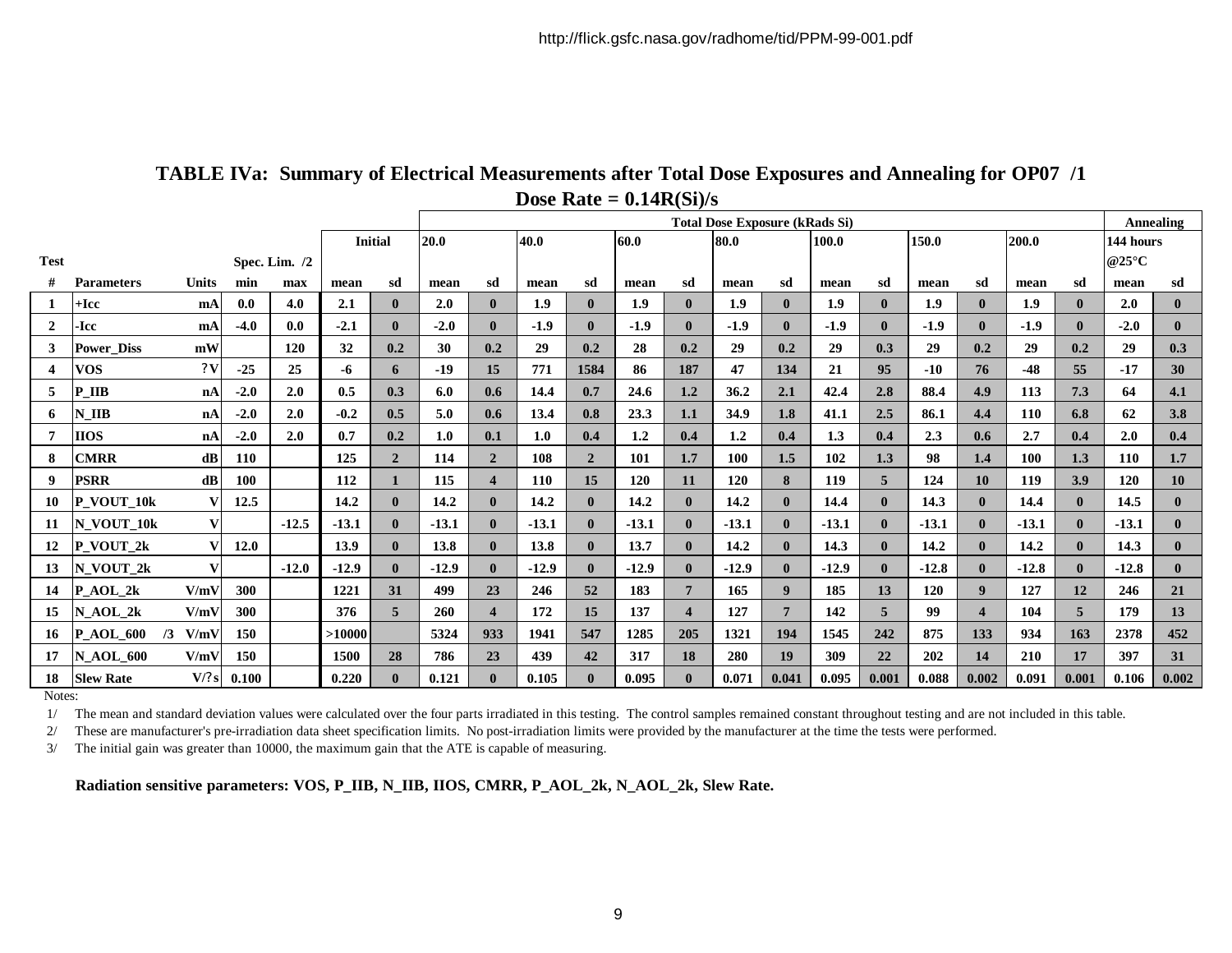|              |                   |               |               |         |                |                         | <b>Total Dose Exposure (kRads Si)</b> |                         |                |                |        |                         | <b>Annealing</b>     |              |         |                         |  |
|--------------|-------------------|---------------|---------------|---------|----------------|-------------------------|---------------------------------------|-------------------------|----------------|----------------|--------|-------------------------|----------------------|--------------|---------|-------------------------|--|
|              |                   |               |               |         | <b>Initial</b> |                         | 50.0                                  |                         | 150.0<br>200.0 |                |        | 96 hours                |                      | 168 hours    |         |                         |  |
| <b>Test</b>  |                   |               | Spec. Lim. /2 |         |                |                         |                                       |                         |                |                |        |                         | @25 $\rm{^{\circ}C}$ |              | @25°C   |                         |  |
| #            | <b>Parameters</b> | <b>Units</b>  | min           | max     | mean           | sd                      | mean                                  | sd                      | mean           | sd             | mean   | sd                      | mean                 | sd           | mean    | sd                      |  |
| 1            | $+$ Icc           | mA            | 0.0           | 4.0     | 2.2            | $\mathbf{0}$            | 1.9                                   | $\mathbf{0}$            | 1.1            | 0.5            | 0.8    | $\bf{0}$                | 2.0                  | $\mathbf{0}$ | 2.0     | $\bf{0}$                |  |
| $\mathbf{2}$ | -Icc              | mA            | $-4.0$        | 0.0     | $-2.2$         | $\mathbf{0}$            | $-1.9$                                | $\mathbf{0}$            | $-1.1$         | 0.5            | $-0.9$ | $\bf{0}$                | $-1.9$               | $\mathbf{0}$ | $-2.0$  | $\bf{0}$                |  |
| 3            | <b>Power_Diss</b> | mW            |               | 120     | 32             | 0.2                     | 29                                    | 0.5                     | 17             | $\overline{7}$ | 13     | 0.4                     | 29                   | 0.2          | 29      | 0.2                     |  |
| 4            | <b>VOS</b>        | 2V            | $-25$         | 25      | 8              | 6                       | 370                                   | 231                     | 24653          | 1915           | >25600 |                         | 893                  | 2117         | 897     | 2064                    |  |
| 5            | P IIB             | nA            | $-2.0$        | 2.0     | 0.5            | 0.5                     | 18.3                                  | 1.0                     | 45             | 13             | 41     | $\overline{\mathbf{4}}$ | 82                   | 23           | 69      | 20                      |  |
| 6            | N IIB             | nA            | $-2.0$        | 2.0     | $-0.2$         | 0.9                     | 17.1                                  | 0.9                     | 42             | 12             | 38     | $\overline{\mathbf{4}}$ | 77                   | 22           | 65      | 19                      |  |
| 7            | <b>HOS</b>        | nA            | $-2.0$        | 2.0     | 0.7            | 0.4                     | 1.2                                   | 0.2                     | 3.2            | 1.1            | 3.0    | 0.4                     | 5.0                  | 1.8          | 4.2     | 1.4                     |  |
| 8            | <b>CMRR</b>       | dB            | 110           |         | 127            | $\overline{\mathbf{4}}$ | 63                                    | $\boldsymbol{9}$        | 59             | 0.2            | 60     | 0.6                     | 103                  | 3            | 103     | $\overline{\mathbf{4}}$ |  |
| 9            | <b>PSRR</b>       | $\mathbf{dB}$ | 100           |         | 111            | $\mathbf{1}$            | 112                                   | $\overline{\mathbf{4}}$ | 70             | 3              | 5/     |                         | 105                  | 11           | 105     | 11                      |  |
| 10           | P_VOUT_10k        | V             | 12.5          |         | 14.2           | $\mathbf{0}$            | 14.2                                  | $\mathbf{0}$            | 14.2           | $\mathbf{0}$   | 5/     |                         | 14.2                 | $\mathbf{0}$ | 14.2    | $\bf{0}$                |  |
| 11           | N VOUT 10k        | $\mathbf{V}$  |               | $-12.5$ | $-13.1$        | $\mathbf{0}$            | $-13.1$                               | $\mathbf{0}$            | 1.8            | 13.0           | 5/     |                         | $-13.1$              | $\mathbf{0}$ | $-13.1$ | $\mathbf{0}$            |  |
| 12           | P_VOUT_2k         | $\mathbf{V}$  | 12.0          |         | 13.9           | $\mathbf{0}$            | 13.8                                  | $\mathbf{0}$            | 13.5           | 0.1            | 5/     |                         | 13.7                 | $\mathbf{0}$ | 13.7    | $\mathbf{0}$            |  |
| 13           | N_VOUT_2k         | $\mathbf{V}$  |               | $-12.0$ | $-12.9$        | $\mathbf{0}$            | $-12.8$                               | $\mathbf{0}$            | 1.5            | 12.5           | 5/     |                         | $-12.8$              | $\mathbf{0}$ | $-12.8$ | $\mathbf{0}$            |  |
| 14           | $P_{A}OL_{2k}$    | V/mV          | 300           |         | 1219           | 48                      | 43                                    | 20                      | 1.4            | 4/             | 5/     |                         | 160                  | 31           | 193     | 37                      |  |
| 15           | N AOL 2k          | V/mV          | 300           |         | 377            | 5                       | 39                                    | 17                      | 1.6            | 4/             | 5/     |                         | 125                  | 15           | 146     | 16                      |  |
| 16           | P AOL 600 /3      | V/mV          | 150           |         | >10000         |                         | 288                                   | 138                     | 3.9            | 4/             | 5/     |                         | 955                  | <b>180</b>   | 1228    | 251                     |  |
| 17           | <b>N AOL 600</b>  | V/mV          | 150           |         | 1482           | 34                      | 92                                    | 44                      | 3.9            | 4/             | 5/     |                         | 243                  | 35           | 298     | 43                      |  |
| 18           | <b>Slew Rate</b>  | V/?s          | 0.100         |         | 0.220          | $\mathbf{0}$            | 0.035                                 | 0.017                   | 0.021          | 4/             | 5/     |                         | 0.092                | 0.003        | 0.097   | 0.002                   |  |

**TABLE IVb: Summary of Electrical Measurements after Total Dose Exposures and Annealing for OP07 /1 Dose Rate = 0.58R(Si)/s**

Notes:

1/ The mean and standard deviation values were calculated over the four parts irradiated in this testing. The control samples remained constant throughout testing and are not included in this tab

2/ These are manufacturer's pre-irradiation data sheet specification limits. No post-irradiation limits were provided by the manufacturer at the time the tests were performed.

3/ The initial gain was greater than 10000, the maximum gain that the ATE is capable of measuring.

4/ The parts had degraded so severly, that only one part could be tested on these parameters at this level.

5/ The parts had degraded so severly, that no reliable measurements could be obtained at at this level.

#### **Radiation sensitive parameters: VOS, P\_IIB, N\_IIB, IIOS, CMRR, PSRR, VOUT, AOL, Slew Rate.**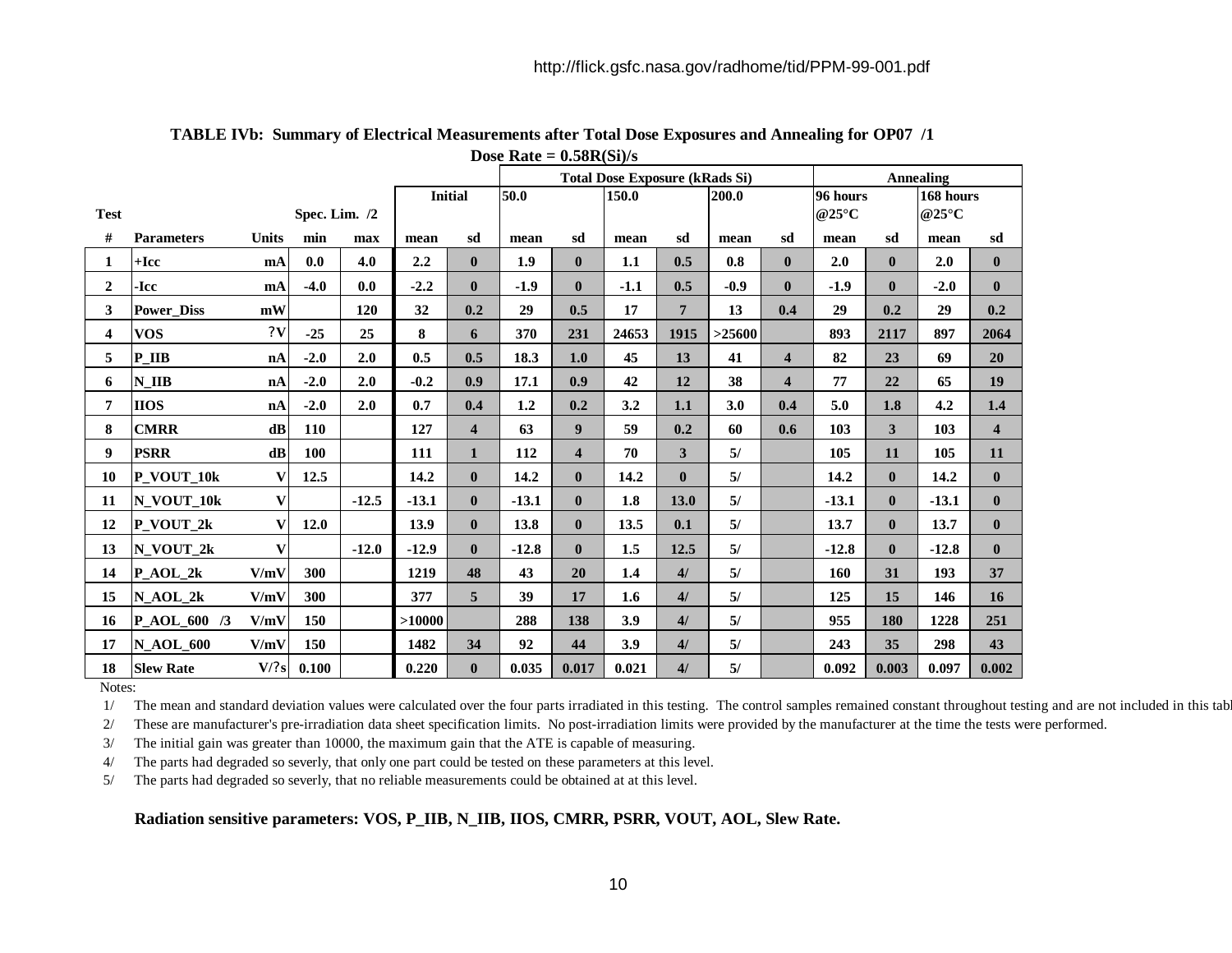

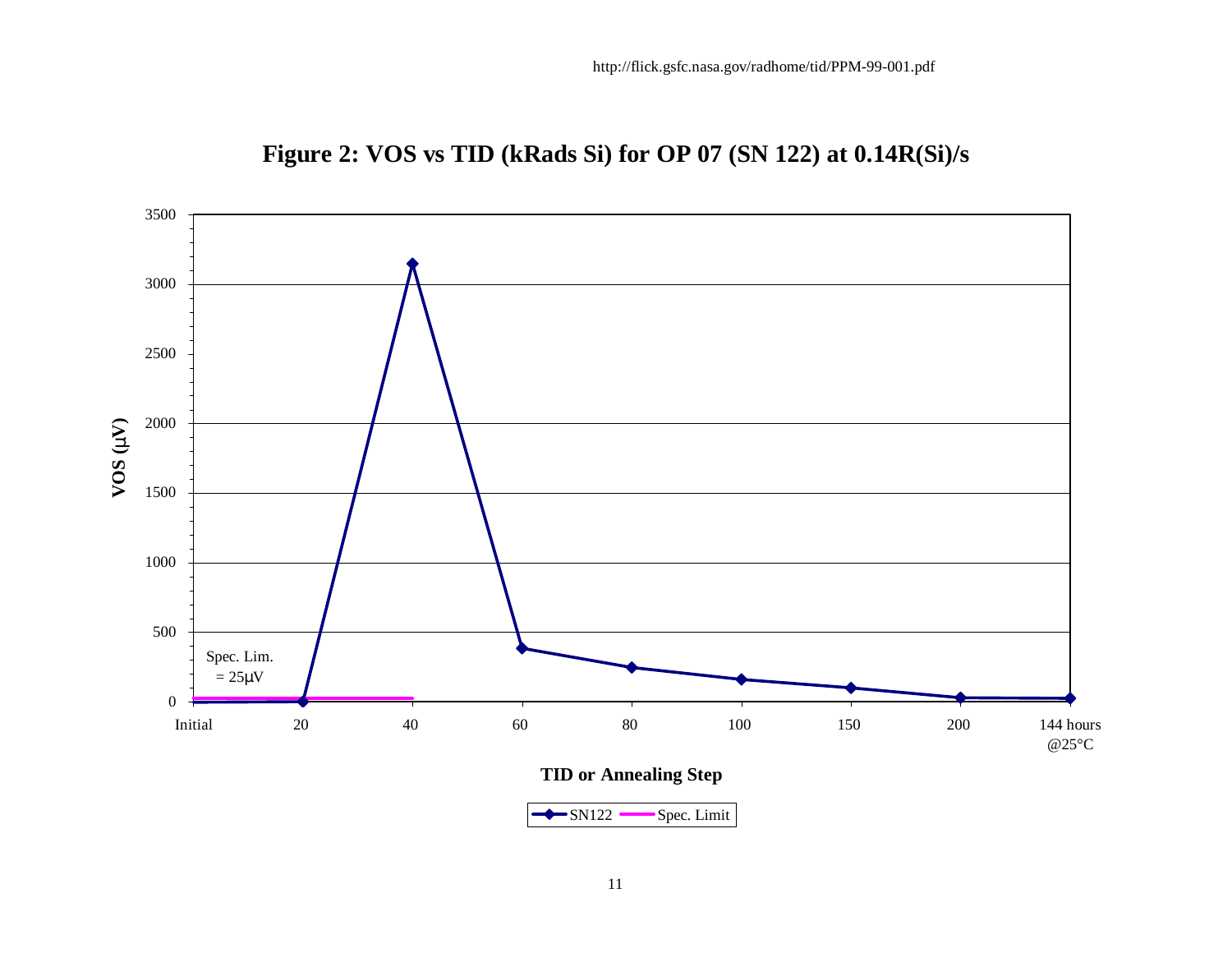

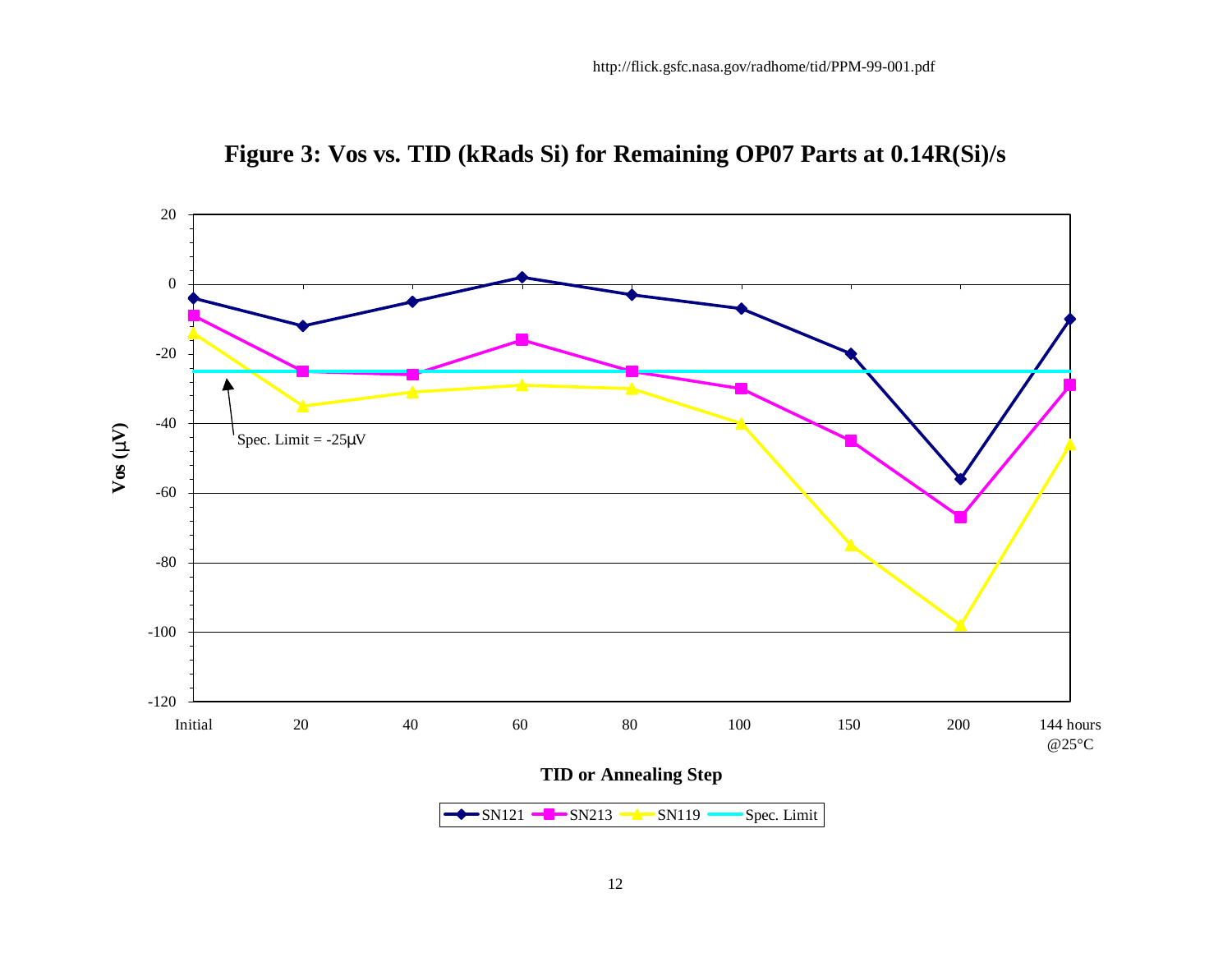

**Figure 4: VOS vs. TID (kRads Si) for OP07 at 0.58R(Si)/s**

The data shown represents the mean of the 4 samples as no significant spread was observed in the radiation response of the parts at this dose rate. 13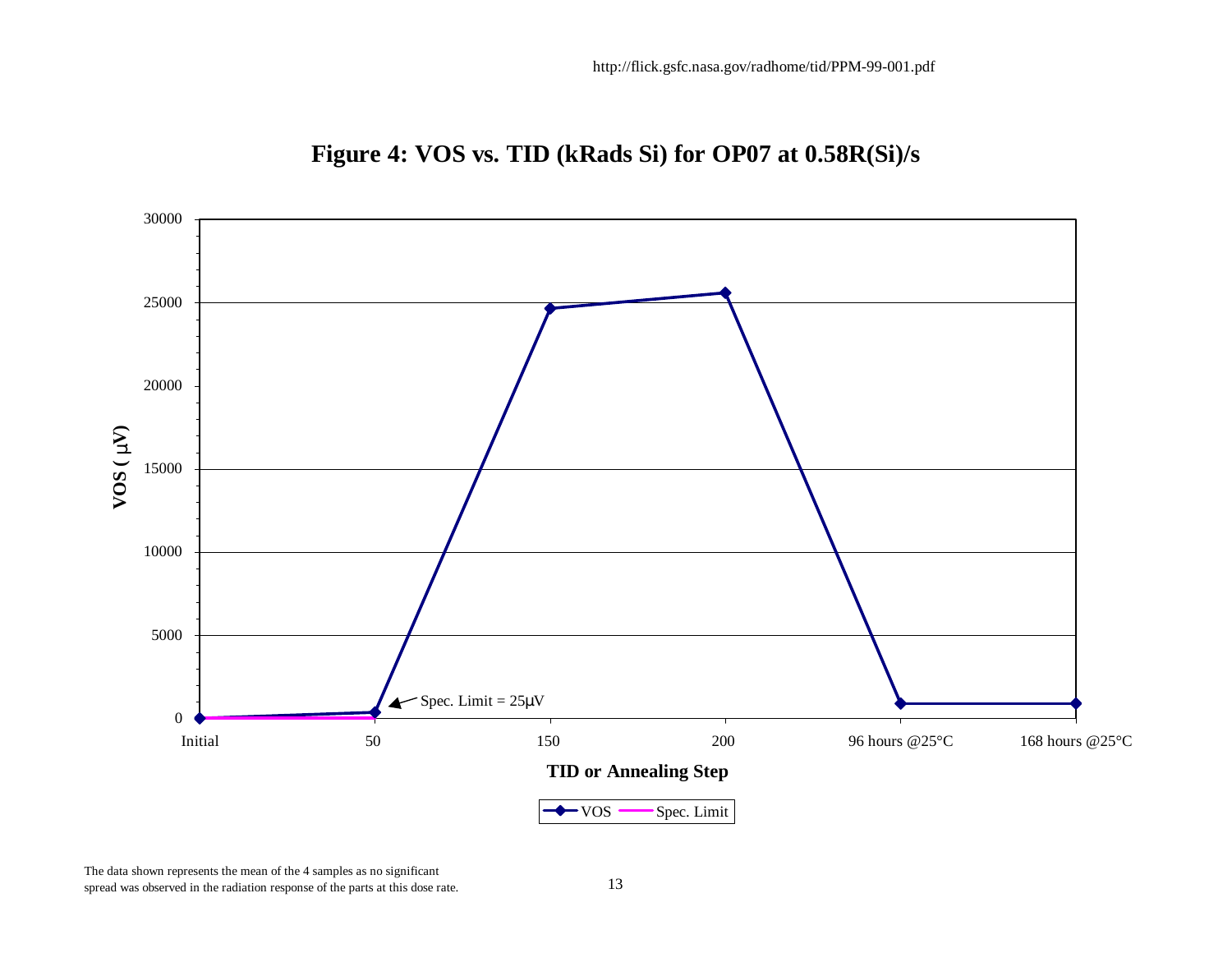